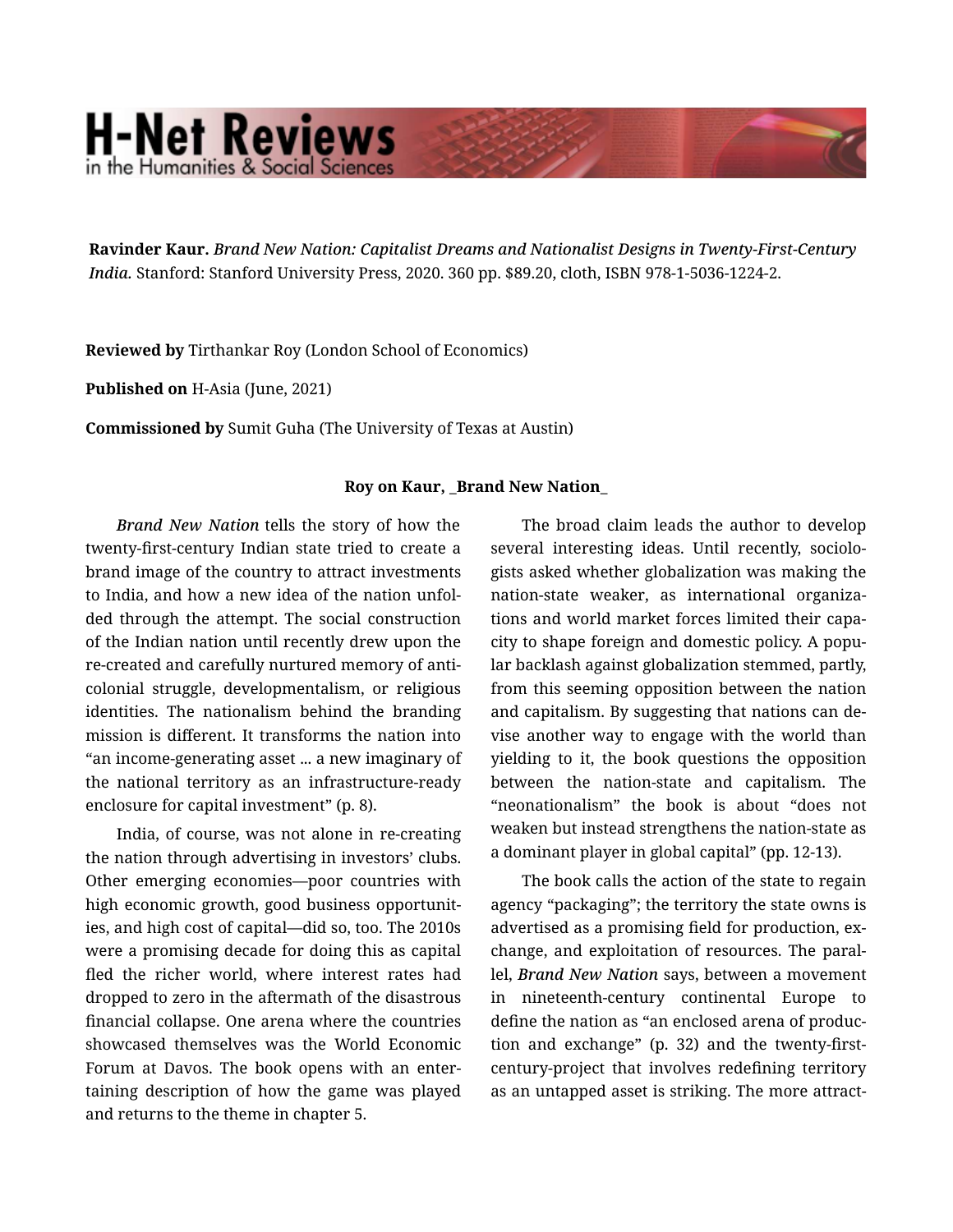ive the country is as an investment, the more robust it is as a nation.

Although a bureaucratic-political enterprise, a successful advertisement is a job for professionals. A big theme in the book is the semiotics of emer‐ gence and the reinvention of history. Professionals are necessary to devise the signs and write the parables. India's nationalists invented many slo‐ gans before. But this time around, they recruited "private sector executives as non-profit national‐ ists" into the mission (p. 37). Of the several publi‐ city drives that came out of this collaboration, the ones explicitly directed at foreign investors used phrases like "India shining," "Incredible India," and "Make in India." Chapters 2 and 4 ("Economy of Hope," and "Icons of Good Times") draw on a cluster of posters that sold India as a land of hope, optimism, and business. Chapter 3 ("Remixing His‐ tory") is about creating a fable. The land that was so rich and wondrous in ancient times rises again; emergence was not just a modern-day economic phenomenon, but India's destiny, or fulfillment. While making money, the foreign investor should feel proud of being a part of an ancient heritage that sets India apart from just any other emerging economy.

Chapter 6 ("The Second Liberation") takes leave from the advertising campaign and turns to politics. India's emergence—indeed, any other big country's emergence since 2000—was purchased at the price of a rise in inequality, the proliferation of insecure jobs, and a bigger scope for corrupt deals than before. Optimism bred anxiety about missing the bus or "being turned back from the door of a prosperous future" (p. 47) thanks to an inefficient government. The chapter describes the reinvention of a motif in the making of India's im‐ age in reaction to these anxieties, now meant for the Indians: the "common man." The short con‐ cluding chapter ("Uncommon Futures") claims that hypernationalism and authoritarian impulses are compatible with the making of the Indian brand.

In the last days of the doddering Austro-Hun‐ garian Empire, Robert Musil's novel tells us, the imperial nationalists became busy with the Collat‐ eral Campaign, a magnificent, never-before way to celebrate the emperor's seventy-year reign. No one dared to plan anything definite in case someone else's plan looked even grander. But all agreed that the campaign "must culminate in a great sign … it could not have just any goal [but one] that must stir the heart of the world." It must be "sheer poetry."[1] A world war destroyed the dream. Would a global epidemic spoil India's dream? Unlikely, as India's growth resurgence is robust enough. The emerging-market index funds continue to outperform those investing in the rich countries. Still, for the world at large staring at im‐ ages of dead bodies floating down the Ganges, a health warning should attach to the India brand.

Ravinder Kaur has written a perceptive, com‐ pelling, and very engaging book. This is the first systematic treatment of the remaking of politics and ideology in the wake of the economic resur‐ gence in India and offers a radical rethinking of nationalism.

## Note

[1]. Robert Musil, *The Man without Qualities,* vol. 1(New York: Capricorn, 1965), 208-09.